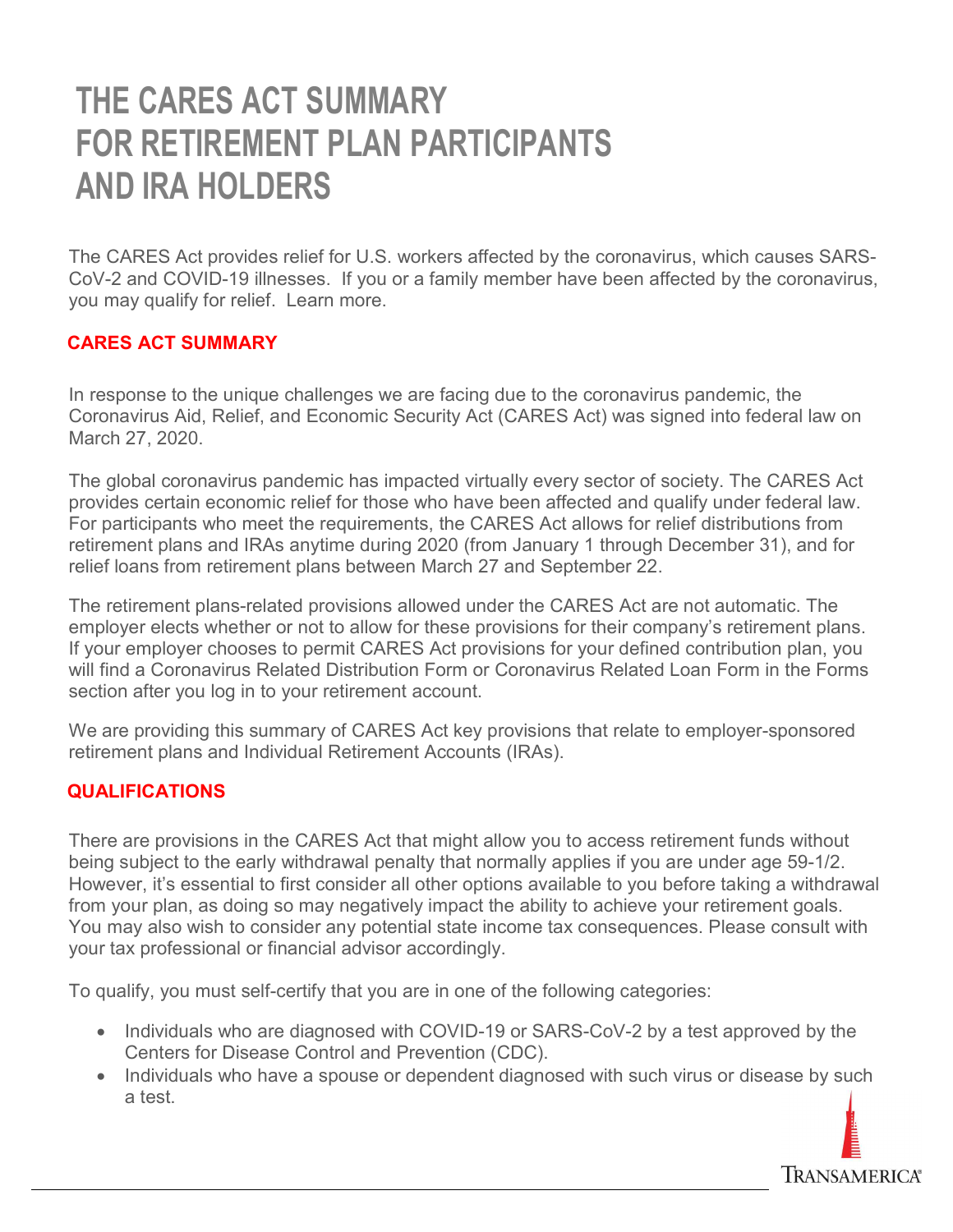A person who has experienced adverse financial consequences as a result of being quarantined, furloughed, laid off, experiencing reduced working hours, or who is unable to work due to lack of childcare due to such virus or disease.

If you do not meet the requirements for a coronavirus-related distribution ("CRD") or loan, or if your employer has not chosen to offer the CARES Act relief provisions, you may take advantage of any other in-service distributions or loans that are available through your retirement plan and that you qualify for under the plan's terms.

## HOW THE CARES ACT IMPACTS YOUR RETIREMENT PLAN OR IRA

The CARES Act allows for distributions from defined contribution and defined benefit retirement plans and Individual Retirement Plans (IRAs); for participants who meet the qualifications described above, these distributions are exempt from the 10% early withdrawal penalty that generally applies to distributions before age 59-1/2 and permits you to spread out payment of the federal taxes owed on the distribution ratably over a three-year period that includes the tax year of the distribution (2020, for which taxes are due by April 15, 2021). In-service distributions are allowable under the CARES Act for defined contribution plans, but not defined benefit plans unless the defined benefit plan document allows for in-service distributions (no earlier than age 59  $\frac{1}{2}$ .)

The CARES Act increases the maximum available loan amount for qualifying individuals from defined contribution retirement plans.

Details on the coronavirus-related distributions and loans are provided below. Before deciding to make a withdrawal or take a loan from your account balance, be sure you understand the tax impact, as well as the impact on your future or current retirement savings.

# CORONAVIRUS-RELATED DISTRIBUTIONS FROM EMPLOYER-SPONSORED RETIREMENT ACCOUNTS

There are provisions in the CARES Act that might allow you to access retirement funds, and that would result in a more favorable tax treatment than regular withdrawals. If you are eligible for a distribution under the CARES Act, the withdrawal will not be subject to the standard early withdrawal penalty that generally applies before age 59  $\frac{1}{2}$ .

If you meet the qualification requirements, and your plan permits, you are eligible for a coronavirus-related distribution. This distribution type is only available until December 31, 2020.

You can take a coronavirus-related distribution for up to a limit of \$100,000 across all your employer's retirement plans.

Coronavirus-related distributions will be included in your gross taxable income for 2020, to the extent it is otherwise taxable (this would exclude, for example, Roth contributions but not earnings on Roth contributions).

- Your distribution will not be subject to the mandatory 20% federal income tax withholding normally applicable to eligible rollover distributions. Accordingly, you can choose to receive the full distribution amount in 2020, or you can elect voluntary income tax withholding.
- Taxes will be due over a three-year period that includes the tax year of distribution (2020, for which taxes are due by April 15, 2021), unless you elect to pay all of the taxes in a single year.

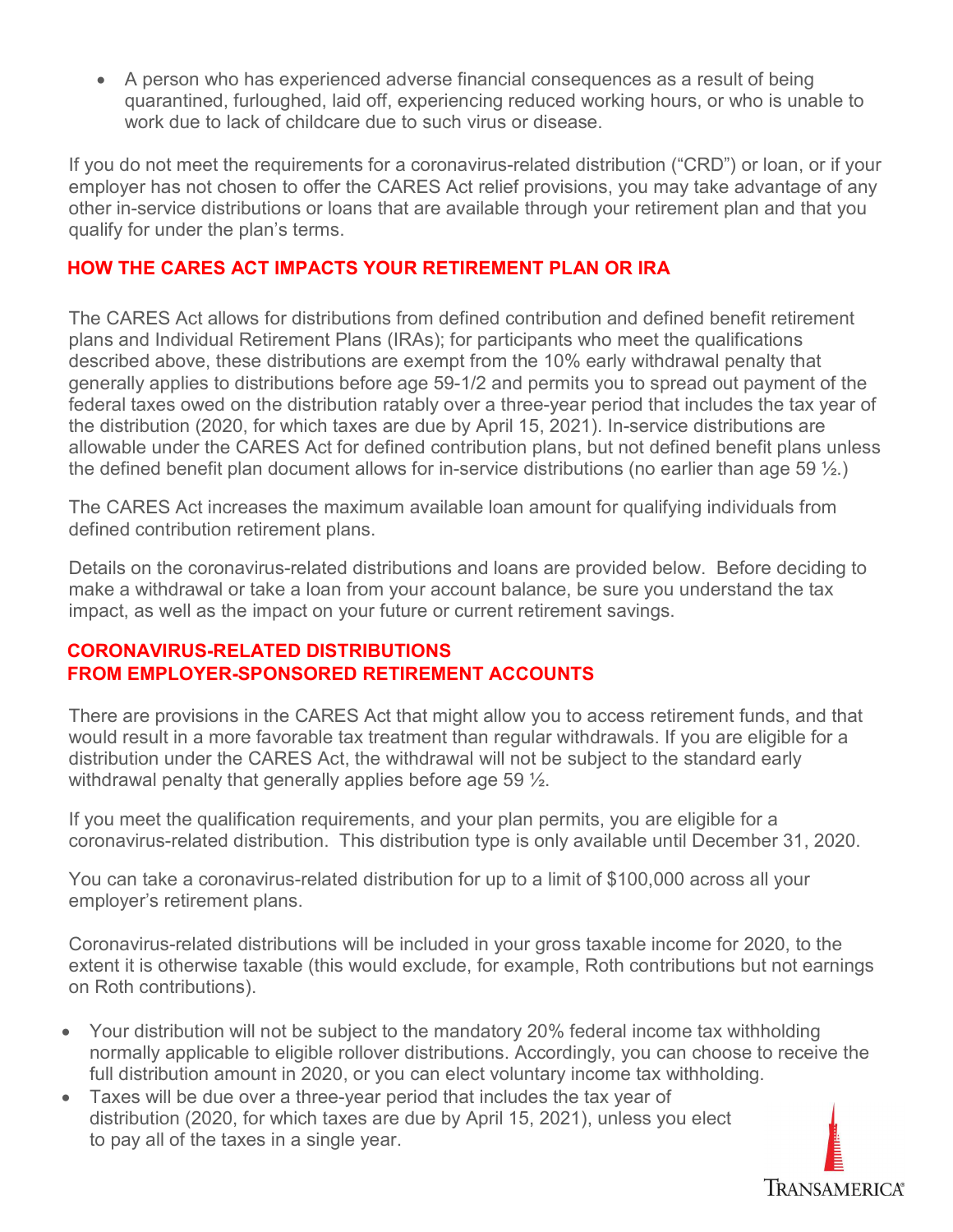amount that you roll back into an IRA or retirement plan. distribution. You will not need to pay federal income taxes on any portion of the distribution IRA or your employer's retirement plan account within three years from the date of the Any amount of the distribution that you do not use, or can later repay, can be rolled over into an

verify whether this option is available and for further information. account. If you do not see the form, please call Transamerica at (800) 755-5801 to personally Related Distribution (CRD) Request in the Forms section after you log in to your retirement If your employer has elected to allow coronavirus-related distributions, you will find a Coronavirus

related distribution. You will not need to provide any additional documentation. On your CRD Request Form, you will be asked to self-certify that you qualify for a coronavirus-

notarized electronically. Please call Transamerica at (800) 755-5801 for more details. Notary Public to notarize your distribution request form. Some retirement plans can have requests When applicable, the notarized spousal consent requirement remains in effect. You may use a

## FROM EMPLOYER-SPONSORED RETIREMENT ACCOUNTS CORONAVIRUS-RELATED LOANS

and September 22, 2020. \$100,000. The increased loan limits are only available for loans taken between March 27, 2020, for a loan is the lesser amount of 100% of your vested retirement account balance or If you meet the qualification requirements and your plan permits, the maximum amount available

available and for further instructions. see the form, please call Transamerica at (800) 755-5801 to personally verify whetherthis option is Loan (CRL) Request in the Forms section after you log in to your retirement account. Ifyou do not If your employer has elected to allow coronavirus-related loans, you will find a CoronavirusRelated

related loan. You will not need to provide any additional documentation. On your CRL Request Form, you will be asked to self-certify that you qualify for a coronavirus-

notarized electronically. Please call Transamerica at (800) 755-5801 for more details. Notary Public to notarize your loan request form. Some retirement plans can have requests When applicable, the notarized spousal consent requirement remains in effect. You may use a

Suspension of Loan Repayments. are not made up by the end of the cure period allowed by your plan, and you do not request a Plan loans are not considered taxable income unless your loan payments become delinquent and paycheck for each pay period until the loan is repaid beginning upon the issuance of the loan. Unless you request a Suspension of Loan Repayments, repayments will be deducted from your

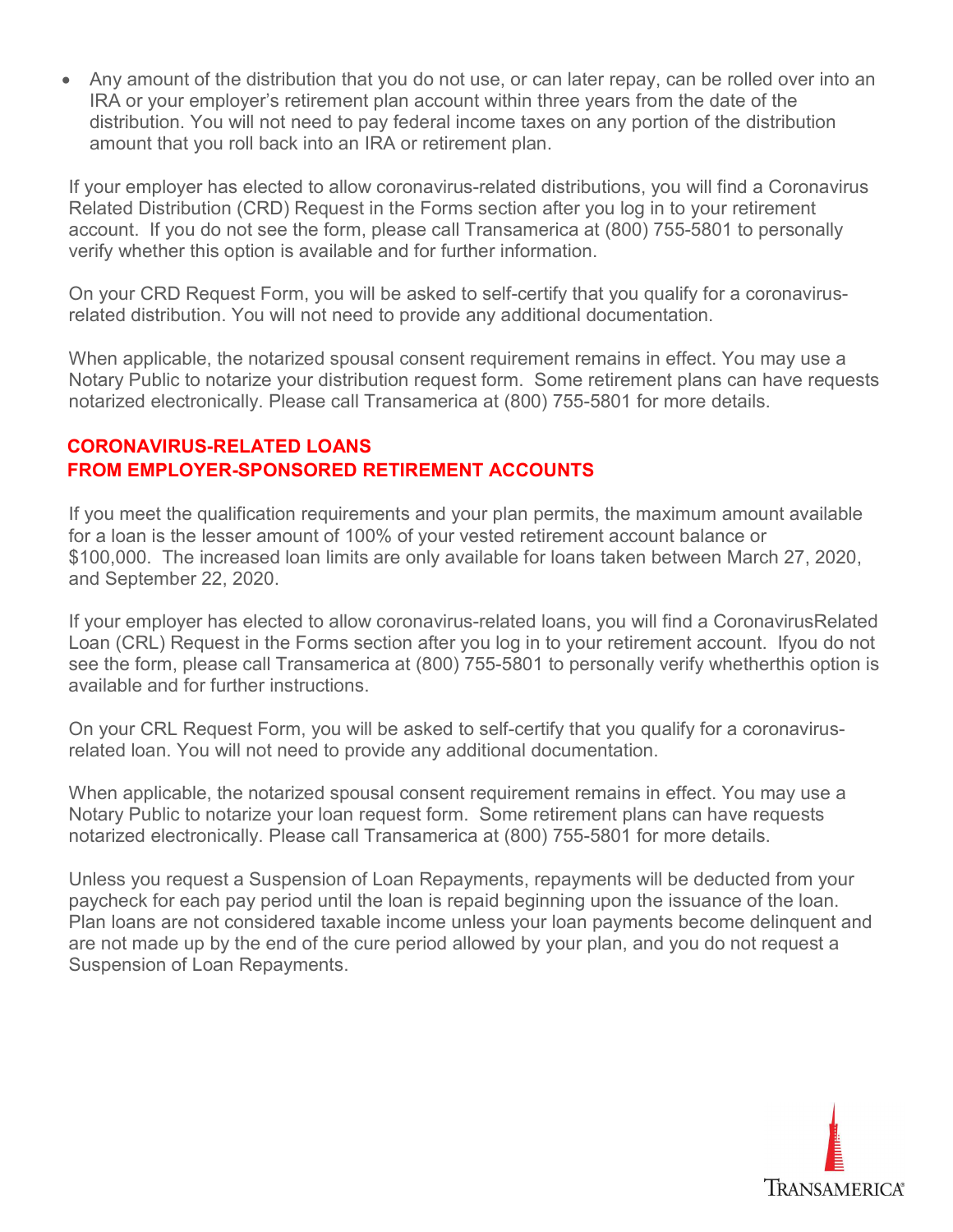#### SUSPENSION OF LOAN REPAYMENTS TO EMPLOYER-SPONSORED RETIREMENT ACCOUNTS

If you meet the qualification requirements, and you have an outstanding loan on or after the date the CARES Act was enacted (March 27, 2020), you may request to have all loan repayments due between March 27, 2020, and December 31, 2020, suspended for a period of one year. After that, the loan will need to be re-amortized to account for the suspended payments (plus any accrued interest). Your loan term will be extended for up to the length of the suspension, so the impact on your payments should be minimal. Any new loans issued after March 27, 2020, can also qualify for this suspension.

To request a Suspension of Loan Repayments, please complete the Loan Repayment Suspension in the Forms section after you log in to your account. On your Loan Suspension Request Form, you will be asked to self-certify that you qualify for the suspension. You will not need to provide any additional documentation.

#### REQUIRED MINIMUM DISTRIBUTIONS

The CARES Act contains a waiver of all required minimum distributions (RMDs) for most defined contribution plans and IRAs. If you have already received an RMD in 2020, you may roll the amount of that RMD over into a qualified retirement plan or IRA. This waiver applies to both plan participants and beneficiaries. This waiver is not applicable to defined benefit plans.

## CORONAVIRUS-RELATED DISTRIBUTIONS FROM INDIVIDUAL RETIREMENT ACCOUNTS

If you meet the qualification requirements and your plan permits, you are eligible for a coronavirusrelated distribution. This distribution type is only available until December 31, 2020.

Coronavirus-related distributions are exempt from the 10% early withdrawal tax penalty (impacting those who are under age 59  $\frac{1}{2}$  normally applicable to distributions from IRAs.

Any coronavirus-related distributions you take from your IRA in 2020 will be included in your gross taxable income for 2020, to the extent it is otherwise taxable (this would exclude, for example, Roth contributions but not earnings on Roth contributions).

- Your distribution will not be subject to the standard 10% federal income tax withholding normally applicable to IRA distributions, so you can choose to receive the full distribution amount in 2020, or you can elect voluntary withholding.
- Taxes will be due over a three-year period that includes the tax year of distribution (2020, for which taxes are due by April 15, 2021), unless you elect to pay all of the taxes in a single year.
- Any amount of the distribution that you do not use, or can later repay, can be rolled over into an IRA or an employer's retirement plan account within three years from the date of the distribution. You will not need to pay federal income taxes on any portion of the distribution amount that you roll back into an IRA or retirement plan.